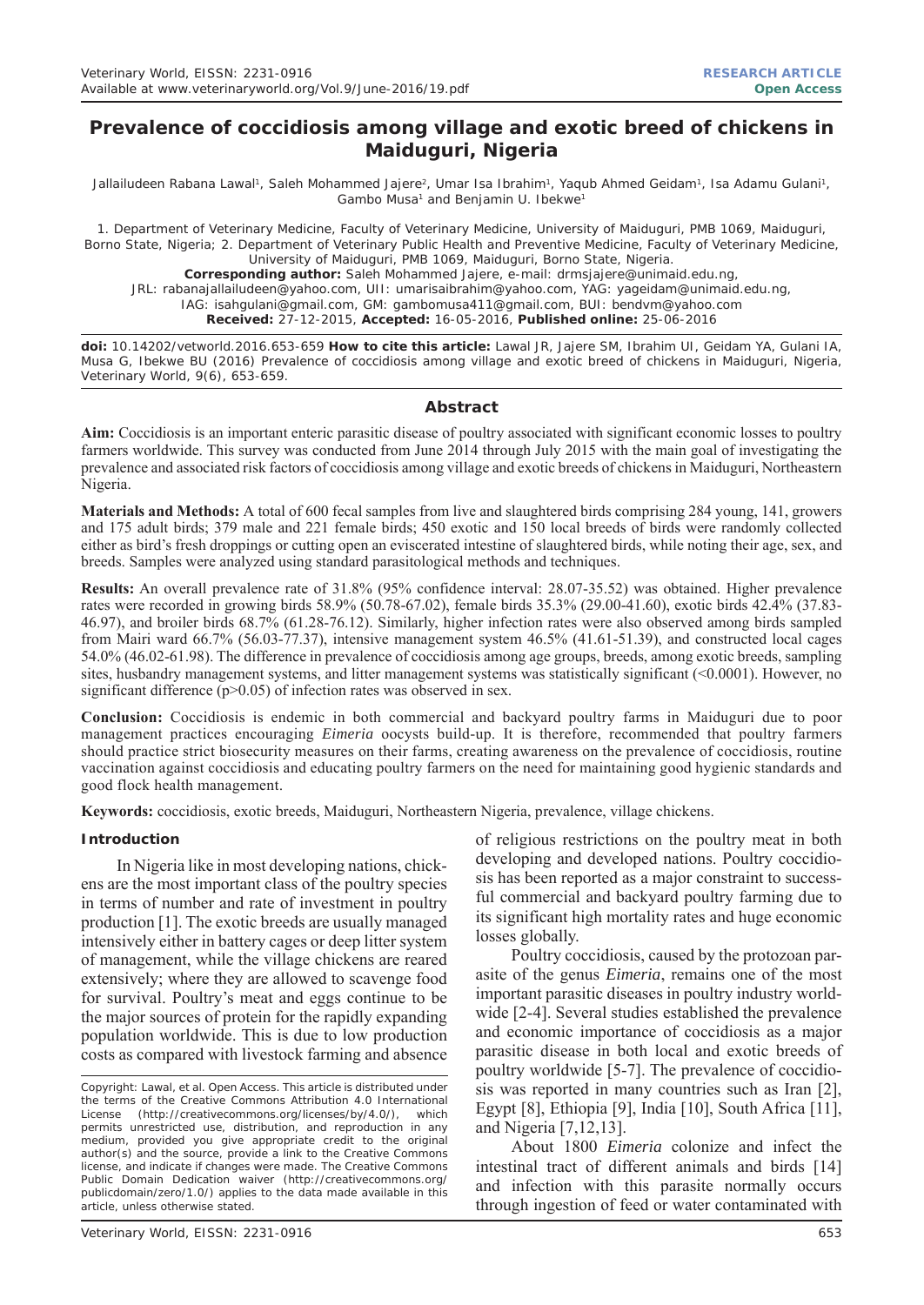sporulated oocysts [15]. About nine species of *Eimeria*  have been recognized in domesticated chickens, of which *Eimeria brunette*, *Eimeria maxima*, *Eimeria necatrix*, *Eimeria tenella* are the most pathogenic; *Eimeria acervulina*, *Eimeria mitis*, *Eimeria mivati* are the less pathogenic and *Eimeria praecox* and *Eimeria hagani* are the lesser pathogenic [4,16]. Coccidiosis resulting from the pathogenic *Eimeria* species is usually characterized by dysentery, enteritis, diarrhea, which may be bloody with certain *Eimeria* species, emaciation, lower feed conversion rate, delayed sexual maturity, drooping wings, poor growth and low production [17,18] with attendant high mortality and morbidity rates [19]. The most common and pathogenic species that affects the poultry industry globally is the *E. tenella* [20], with 100% morbidity and a high mortality due to extensive damage of the digestive tracts of chickens [6]. Mortality rates are usually high in young chicks, because most of the *Eimeria* species affects birds between the age of 3 and 18 weeks [2,7].

The occurrence of different *Eimeria* species combinations and the intensity of infection vary considerably, both locally and globally [14,21]. High incidence of coccidiosis is usually observed in poultry managed under intensive management system like deep litter due to increased likelihood of high oocysts accumulation in the litters [7,22]. Furthermore, higher stocking densities have been linked with increased incidence of coccidiosis due to a higher rate of infection and transmission of the coccidian oocysts in dense flocks from one poultry house to another [23]. Indiscriminate use of anticoccidial drugs in feed and water has led to serious drug resistance problems [24].

The traditional control of coccidiosis mainly relies on chemoprophylaxis, which appeared to be effective in the last decades. However, the increased occurrence of resistance against routine anti-coccidial drugs has left the poultry industry with a renewed challenge for coccidiosis prevention and control and propelled the search for alternative strategies among which vaccination is of major importance [25,26]. There are currently few studies on the prevalence and risk factors associated with the occurrence of poultry coccidiosis in Maiduguri, despite the fact that majority of the populace practice backyard poultry farming for petty cash. More so, the increasing demand of chicken as a source of protein (meat and egg) by the increasing human population saw an unprecedented growth and expansion of the poultry industry in Maiduguri. Therefore, this study was conducted to determine the prevalence of coccidiosis among exotic and village chickens as well as identify the risk factors associated with its occurrence in Maiduguri.

### **Materials and Methods**

### **Ethical approval**

Ethical approval for the present study was duly obtained from and approved by the Institutional Animal ethics and Research committee of the Faculty

of Veterinary Medicine, University of Maiduguri, Maiduguri, Borno State, Nigeria.

#### **Study area**

Maiduguri is the capital and largest city of Borno State, located within the Sahel savannah zone of the Northeastern Nigeria. It lies approximately between 11° 5' and 11.83° N latitude and 13° 09' and 13.50° E longitude at about 350 m (1161 ft) above sea level with ambient temperatures of 40-45°C (http://www. unimaid.edu.ng/About\_Maid.aspx). The climate is hot and dry for a greater part of the year with a rainy season from June to September in the Northern part and May to October in the Southern part with a mean annual rainfall and temperature of about 650 mm and 32°C, respectively. The mean relative humidity ranges from 30% to 50% with the minimum usually experienced in the months of February and March, when it drops to as low as 10% and reaches maximum in August, as high as 90%.

# **Husbandry details for the different poultry management systems**

### *Intensive system*

This system is not usually practiced by peasant poultry farmers due to its expensive nature. It comprises battery cage, deep litter system, or locally constructed cage system. Here, birds are housed throughout their life cycle in cages with the provision of good feed concentrates, litters of sawdust, feederers and waterers for their feeding and watering. Good attention is given on their vaccination schedule throughout their lives, good disease control and prevention programs, etc. However, because of the possibility of water spillage onto the litters and subsequently moisture and humidity development makes this system at high risk of coccidiosis. Coccidiosis is commonly seen in this system compared with others.

### *Semi intensive system*

Most of the chickens reared under this system scavenge for most of their feeds and other nutritional feed sources outside with provision of shelter. Normally kept housed in the night to roost and released the following morning to scavenge. There is some form of attention with regard to the provision of feed supplements, vaccination and other disease preventive measures and provision of shelter. The housing could vary from locally constructed wirehouse to spare room or store in the house. Mortality from diseases and lost from theft are usually low under this system of production.

### *Extensive system*

This is mainly seen in African countries were the majority of the rural households practice it. In Nigeria, most of the rural households practice this system of production. It is characterized with family ownership of birds. Here, the birds are left to scavenge outside for food and other nutritional needs. The housing may or may not be provided. Low productivity, poor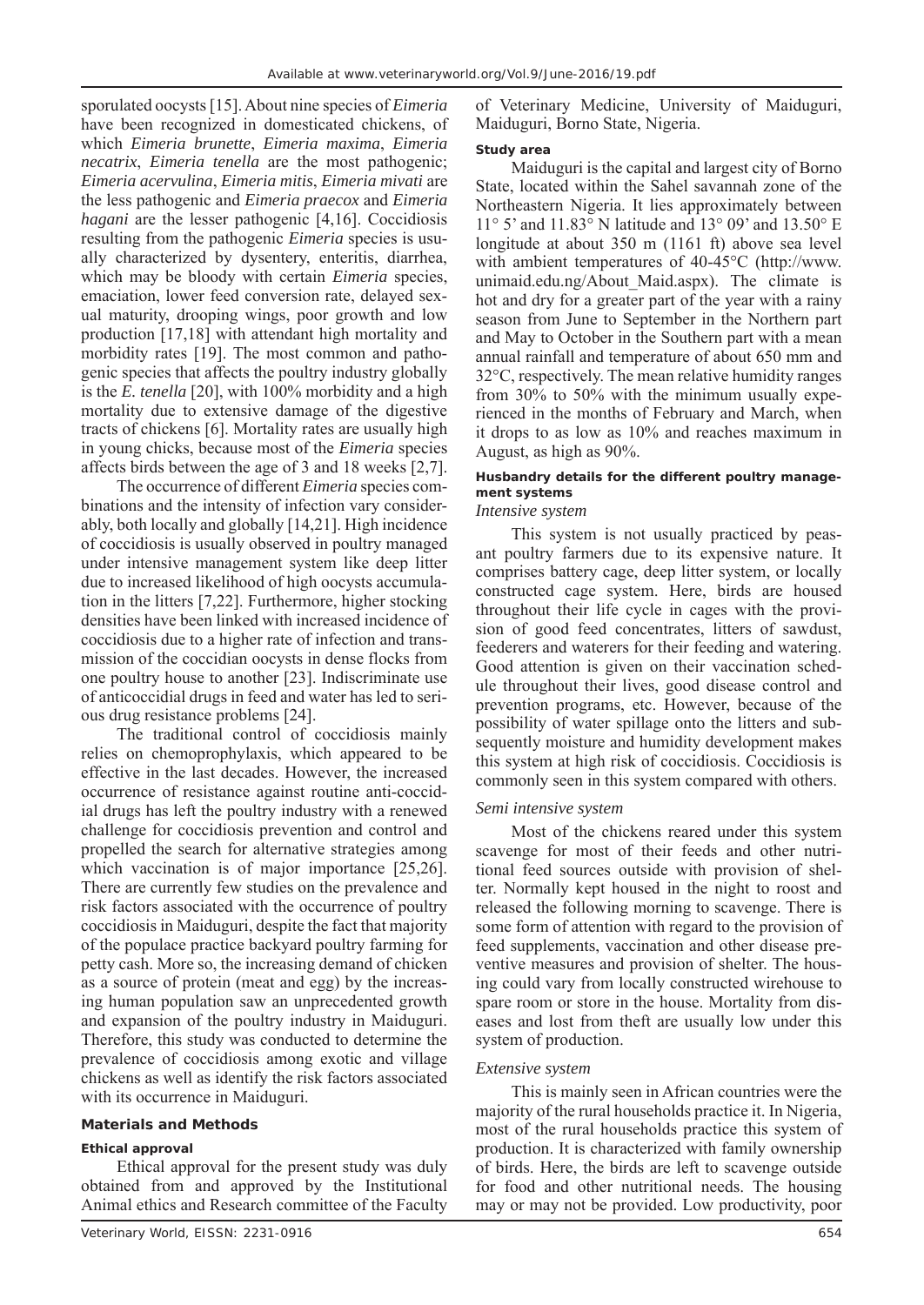feeding and disease control characterized this system. Birds are left with no vaccinations at any stage of their lives and exposed to varying levels of diseases. Under this system, there is no attention to feeding birds with good feeds; disease control and good shelter. There is high mortality from diseases, predators, and theft.

#### **Sample collection**

Simple random sampling method was used to collect fecal samples from poultry dressing slabs in Maiduguri Monday Market, Tashan Bama market and custom markets as well as from the Government Reserve Area (GRA), Mairi ward, University of Maiduguri (UM) research poultry farms, backyard poultry houses in and around UM senior and junior staff quarters. Pooled fecal samples were aseptically collected from bird's fresh droppings in poultry farms or cutting open freshly eviscerated intestine of slaughtered chickens, squeezing out the feces into a sterile labeled polythene bags and immediately transported to the Veterinary Medicine Laboratory, Department of Veterinary Medicine, Faculty of Veterinary Medicine for further parasitological analysis. Age, sex and breed of chickens, from which sample was collected, were recorded at the time of sampling.

### **Microscopic examination of gut samples**

All the intestines and ceca were examined carefully for the presence of external lesions. The intestines were cut opened using sterile scalpel blade, and the gut contents were microscopically examined by direct wet mount smear method for the presence of *Eimeria* oocysts as described by Soulsby [27]. The results for the presence or absence of *Eimeria* oocysts were recorded. When no oocyst is found on the three slides of a single sample, it is recorded as a negative sample. The positive samples were separated and kept in a 2.5% aqueous solution of potassium dichromate  $(K_2Cr_2O_7)$  for sporulation as described by Al-Quraishy *et al.* [28].

### **Microscopic examination of fecal samples**

The fecal samples were soaked overnight at 37°C in 2.5% (w/v) aqueous solution of potassium dichromate. The samples were shaken vigorously to break up the feces. The suspension was filtered through cheesecloth into a beaker. The filtrate obtained was centrifuged at  $447 \times g$  (Rotor radius = 10) for 5 min to settle down the oocysts. The supernatant fluid was discarded and the *Eimeria* oocysts present in the sediment were separated using floatation technique and then examined carefully through microscope using oil emersion lens for the presence of the *Eimeria* oocysts. Counting of oocysts was done using McMaster counting technique and was expressed as per gram of feces [29].

#### **Statistical analysis**

Data were collected and analyzed initially in Microsoft office Excel version 2011 to obtain percentages and prevalence of coccidian oocysts. The prevalence (P) in percentage was calculated using the formula  $P = d/n$ , where d is the number of positive samples analyzed at that point in time and n is the total number of chickens sampled at that point in time [30]. The SPSS statistical software version 22 was used for both Fisher's exact test and Chi-square statistical analysis. The statistically significant association between the risk factors and the infection was determined at p<0.05.

### **Results**

Of the 600 samples tested, 191 were positive, given an overall prevalence rate of 31.8% (95% confidence interval: 28.07-35.52) (Table-1). Age-specific prevalence rate revealed a statistically significant difference (<0.0001) across the age groups studied. The high prevalence rate of 58.9% (50.78-67.02) was observed among growers as compared with respective prevalence of 36.3% (30.71-41.89) and 2.9% (0.41- 5.39) among young and adult birds (Table-1). Female birds had the high prevalence of coccidiosis 35.3%  $(29.00-41.60)$  as compared with male birds  $29.8\%$ (25.20-34.40). However, this was not statistically significant at p>0.05 (Table-1). Based on breeds, exotic birds had high prevalence of 42.4% (37.83-46.97), and none was observed among the local/village breeds

**Table-1:** Risk factors associated with avian coccidiosis in Maiduguri, Northeastern Nigeria (n=600).

| <b>Risk factors</b> | Number of examined | Number of positive | Prevalence (95% CI) | $\chi^2$ | p value  |
|---------------------|--------------------|--------------------|---------------------|----------|----------|
| Age (weeks)         |                    |                    |                     |          |          |
| Young $(1-4)$       | 284                | 103                | 36.3 (30.71-41.89)  | 117.8    | < 0.0001 |
| Grower (5-16)       | 141                | 83                 | 58.9 (50.78-67.02)  |          |          |
| Adult $(>16)$       | 175                | 5                  | $2.9(0.41-5.39)$    |          |          |
| Sex                 |                    |                    |                     |          |          |
| Male                | 379                | 113                | 29.8 (25.20-34.40)  | 1.9      | 0.165    |
| Female              | 221                | 78                 | 35.3 (29.00-41.60)  |          |          |
| <b>Breed</b>        |                    |                    |                     |          |          |
| Exotic              | 450                | 191                | 42.4 (37.83-46.97)  | 93.4     | < 0.0001 |
| Local/village       | 150                | 0                  |                     |          |          |
| Exotic species*     |                    |                    |                     |          |          |
| <b>Broiler</b>      | 150                | 103                | 68.7 (61.28-76.12)  | 146.3    | < 0.0001 |
| Pullet              | 150                | 83                 | 55.3 (47.34-63.26)  |          |          |
| Layer               | 150                | 5                  | $3.3(0.44-6.16)$    |          |          |
| Overall             | 600                | 191                | 31.8 (28.07-35.52)  |          |          |
|                     |                    |                    |                     |          |          |

\*Total examined was 450. CI=Confidence interval

Veterinary World, EISSN: 2231-0916 655 (1999) 655 (1999) 655 (1999) 655 (1999) 655 (1999) 655 (1999) 655 (1999)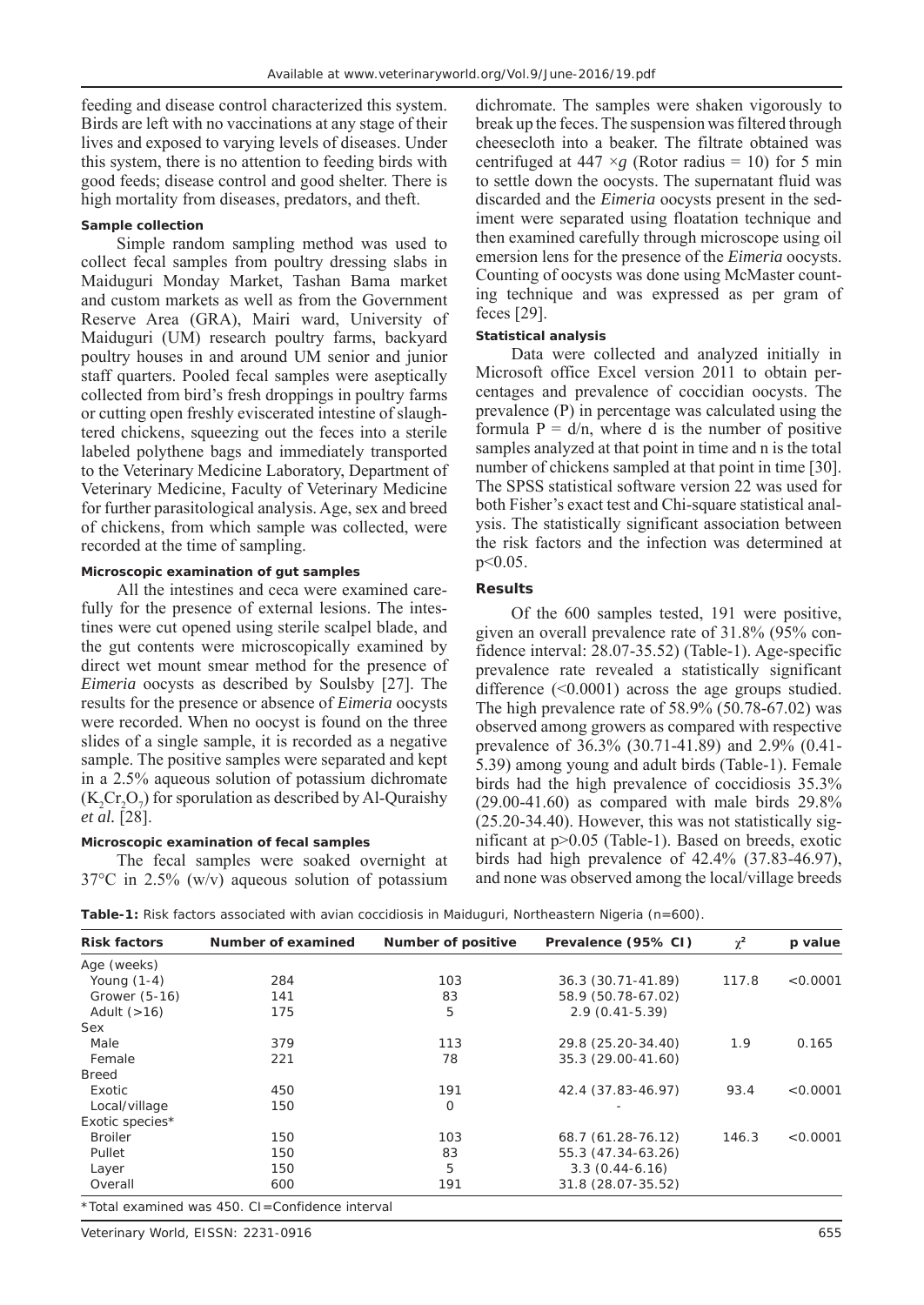(Table-1). Within breed prevalence reveals high prevalence of 68.7% (61.28-76.12) among the broiler breeds (<0.0001). While respective prevalence rates of 55.3% (47.34-63.26) and 3.3% (0.44-6.16) were observed among the pullets and layer breeds (Table-1).

According to the sampling sites, the high prevalence rate of coccidiosis 66.7% (56.03-77.37) was observed in Mairi ward (<0.0001). While prevalence of 59.7% (50.58-67.82), 42.4% (33.74-51.06) and 18.7% (9.88-27.52) were observed from UM junior staff quarters, UM senior staff quarters and GRA, respectively (Table-2). However, none was observed from UM Poultry Research Farms and Poultry dressing slabs (Table-2).

Based on the husbandry system, the high prevalence of coccidiosis  $46.5\%$   $(41.61-51.39)$  was observed in the intensive system as compared with 10.0% (1.68-18.32) in the semi-intensive system  $(p<0.05)$ . However, none was observed in the extensive management system (Table-3). A statistically significant prevalence rate of 54.0% (46.02-61.98) was observed in the constructed local cages as compared with 27.5% (23.12-31.88) in the deep litter systems. However, none was observed in samples collected from birds raised under the battery cage system (Table-4).

### **Discussion**

Poultry continues to be the major source of cheap protein in the form of chicken meat and eggs as well as a source of petty cash in developing countries.

Coccidiosis is the most common enteric parasitic disease of poultry and a major constraint to successful poultry farming worldwide. The coccidian parasite, *Eimeria* has special preferences to the chicken's intestinal tract with predilection in different anatomical sites of the tract associated with bloody diarrhea, low productivity due to low feed conversion rates (production losses), reduced welfare of birds and increased mortality resulting from the extensive damage of the gastrointestinal tracts. This specificity vary with the species of *Eimeria* present. The overall prevalence of 31.8% was obtained in this study. This is lower than 36.6% prevalence rate as reported by Dakpogan and Salifou [7] in Benin, 37.1% reported by Jatau *et al.* [13] in Zaria, and 69% by Olanrewaju and Agbor [31] in Abuja. However, it is higher than 11.4% reported by Grema *et al.* [32] in Gombe and 14% by Adamu *et al.* [33] in Sokoto state. It is similar to 31% observed by Lunden *et al.* [23]. The variation in the reported prevalence might be attributed to different factors such as sampling periods, sample size, geographical area, and climatic conditions observed in the different study areas. It should be borne in mind however, that incidence of coccidiosis is high in highly humid geographical areas explaining the higher prevalences reported in different parts of Nigeria. The relatively high prevalence reported in this work could also be explained by the poor management practices in both the commercial and backyard poultry farming. One of these practices as observed by the researchers during sampling is the

**Table-2:** Prevalence of avian coccidiosis according to various sampling sites in Maiduguri metropolis, Northeastern Nigeria.

| <b>Sampling sites</b>    | Number of examined | Number of positive | Prevalence (95% CI) | $\gamma^2$ | p value  |
|--------------------------|--------------------|--------------------|---------------------|------------|----------|
| Mairi                    | 75                 | 50                 | 66.7 (56.03-77.37)  | 86.6       | < 0.0001 |
| UM junior staff quarters | 125                | 74                 | 59.2 (50.58-67.82)  |            |          |
| UM senior staff quarters | 125                | 53                 | 42.4 (33.74-51.06)  |            |          |
| <b>GRA</b>               | 75                 | 14                 | 18.7 (9.88-27.52)   |            |          |
| UM poultry research farm | 50                 | Ο                  |                     |            |          |
| Poultry dressing slab    | 150                | Ο                  |                     |            |          |
| Overall                  | 600                | 191                | 31.8 (28.07-35.52)  |            |          |

UM=University of Maiduguri, GRA=Government Reserve Area, CI=Confidence interval

| Table-3: Prevalence of coccidiosis according to husbandry systems in Maiduguri metropolis, Northeastern Nigeria. |  |  |  |
|------------------------------------------------------------------------------------------------------------------|--|--|--|
|------------------------------------------------------------------------------------------------------------------|--|--|--|

| Number of examined | Number of positive | Prevalence (95% CI) | $\gamma^2$ | p value  |
|--------------------|--------------------|---------------------|------------|----------|
| 400                | 186                | 46.5 (41.61-51.39)  | 116.6      | < 0.0001 |
| 50                 | 5                  | 10.0 (1.68-18.32)   |            |          |
| 150                |                    |                     |            |          |
| 600                | 191                | 31.8 (28.07-35.52)  |            |          |
|                    |                    |                     |            |          |

CI=Confidence interval

**Table-4:** Prevalence of coccidiosis according to litter systems in Maiduguri metropolis, Northeastern Nigeria.

| Litter system          | Number of examined | Number of positive | Prevalence (95% CI) | $\gamma^2$ | p value  |
|------------------------|--------------------|--------------------|---------------------|------------|----------|
| Constructed local cage | 150                | 81                 | 54.0 (46.02-61.98)  | 60.8       | < 0.0001 |
| Deep litter            | 400                | 110                | 27.5 (23.12-31.88)  |            |          |
| Battery cage           | 50                 |                    |                     |            |          |
| Overall                | 600                | 191                | 31.8 (28.07-35.52)  |            |          |
| CI=Confidence interval |                    |                    |                     |            |          |

Veterinary World, EISSN: 2231-0916 656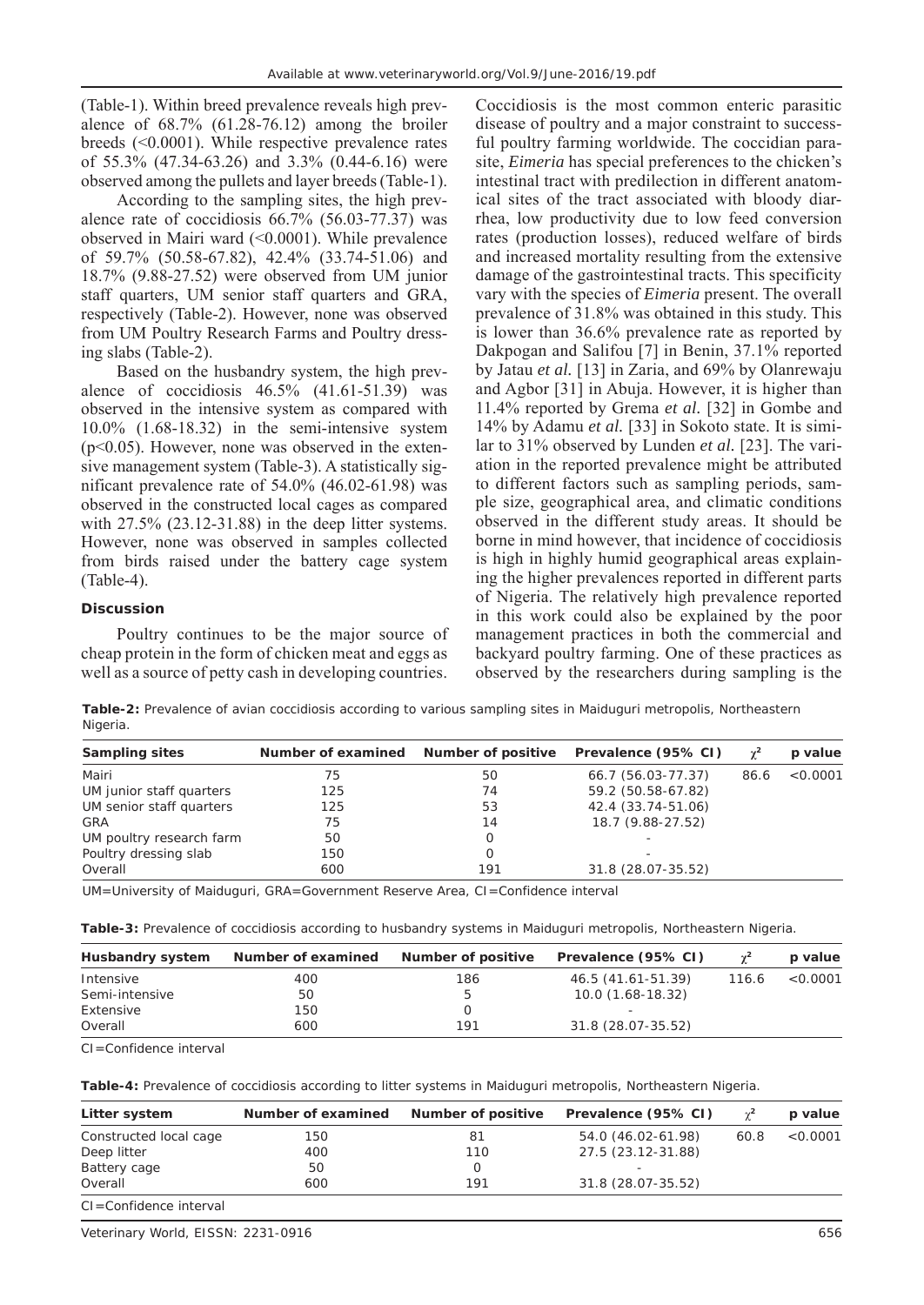perpetual spillage of water on the litters from the poultry drinkers, which encourages *Eimeria* build-up and subsequent sporulation and infection. This is consistent with the reports by Methusela *et al*. [34] and Taylor *et al*. [35].

The prevalence rate of coccidiosis was high in growers and younger birds compared with adult birds (Table-1). This agrees with the study by Omer *et al.* [36] who reported that all ages of birds are susceptible to coccidiosis, but younger birds are more susceptible to infection than older birds. However, it is parallel with studies by Amare *et al.* [37], Etuk *et al.* [38], and Dakpogan and Salifou [7], where both reported high prevalence rates in adult birds than in other age brackets. This might be associated with the immature immune system in young birds leaving them susceptible to infection even with the lower or less pathogenic strain of *Eimeria* species. In addition, since chicks are not immunized against coccidiosis, they can experience higher mortality rates in an *Eimeria* outbreak as observed by Chapman *et al.* [39]. Similarly, young chicks and growing birds in commercial poultry farms are at greater risk of coccidiosis outbreak, because they are usually kept under deep litters made of wood shavings for several weeks during the brooding period. Moreover, in a poorly managed poultry farm settings where different age groups of birds are stocked in the same deep litter pen as observed in this study, all the age groups of birds remains at high risk of infection with coccidia.

Exotic breeds had high prevalence rate (Table-1). In contrast, none was observed from the scavenging village chickens and those caged ready for slaughter in the poultry markets (Table-1). This agrees with studies by Gari *et al.* [40] and Oljira *et al.* [9]. Breed factors in the exotic breeds compared with the local/ village chickens could explain the high infection rates observed. The scavenging village chickens are also less likely to ingest pathogenic level of the coccidian oocysts during feeding. The infection rate was relatively higher in female birds as compared with males  $(35.3\% \text{ vs. } 29.8\%)$ . However, the rates are not statistically different (Table-1) indicating both sexes have equal chances of acquiring and becoming infected with *Eimeria* oocysts during feeding or in an outbreak scenario, which is consistent with previous studies [9,40,41].

Broiler breeds had high coccidian infection rate (68.7%) compared with pullets (55.3%) and layers (3.3%) (Table-1). This might be connected with higher stocking densities and intensive husbandry management systems practiced in broiler production in the study area. This is in line with reports by Nnadi and George [22] in Southeastern Nigeria; Nematollahi *et al.* [2] in Iran; Jatau *et al.* [13] in Zaria, Northwestern Nigeria and Naphade [42] in India. However, others reported high prevalence among laying birds [7,43].

In this study, we reported no coccidian infection in birds sampled from UM research poultry

farms - where birds were kept in battery cages and the village chickens sampled from the various poultry dressing slabs (Table-2). However, most of the fecal samples positive for coccidian oocysts were sampled from intensively managed poultry farms with deep litter systems and constructed local cages in the UM senior staff/junior staff quarters, GRA and Mairi ward (Tables-3 and 4). This finding is not surprising, since most of the poultry farms do not maintain strict biosecurity measures and good management practices such as maintaining standard hygienic and sanitary measures. Good management practices in poultry farms reduce the risk for *Eimeria* oocysts build-up and sporulation resulting from spillage of water and humid environment. This agrees with previous reports indicating high coccidian burden among birds raised under intensive management systems particularly in the deep litter management, resulting from relatively high oocysts accumulation within the deep litters [7,34,35].

# **Conclusion**

The prevalence of coccidiosis was found low in poultry farms that practice high standard of hygiene in the study area. However, high burden of coccidian infection was recorded in farms that were careless in observing adequate hygienic measures. Poor management practice is the main risk factor favoring the onset of coccidiosis such as oocysts build-up, oocysts sporulation, and the humid environment. It is, therefore, recommended that strict biosecurity measures such as changing of clothes by attendants from one farm to another or attending different poultry houses within same farms to avoid transmission of oocysts to naive poultry pens or farms; avoiding water spillage in the poultry pens, wild birds should be kept far away from and around the poultry houses; use of anticoccidial drugs as an effective control measure against coccidiosis; Poultry farmers are strictly advised to consult registered veterinarians routinely for professional advice; good management practices are the handy tools to minimize the occurrence and spread of coccidiosis; maximum hygienic measures should be practiced in handling utensils (like feeding and watering troughs) used in poultry houses; routine vaccination schedule for coccidiosis should be introduced, and if available, attenuated or live vaccines should be used for effective prevention and control of coccidiosis in the study area.

# **Authors' Contributions**

Authors UII and YAG conceived and designed the study. JRL and SMJ conducted the study. IAG and GM contributed in literature review and some aspect of laboratory work. BUI did the sampling. JRL and SMJ did the data analysis and drafted the manuscript. UII and YAG revised the manuscript. All authors read and approved the final manuscript.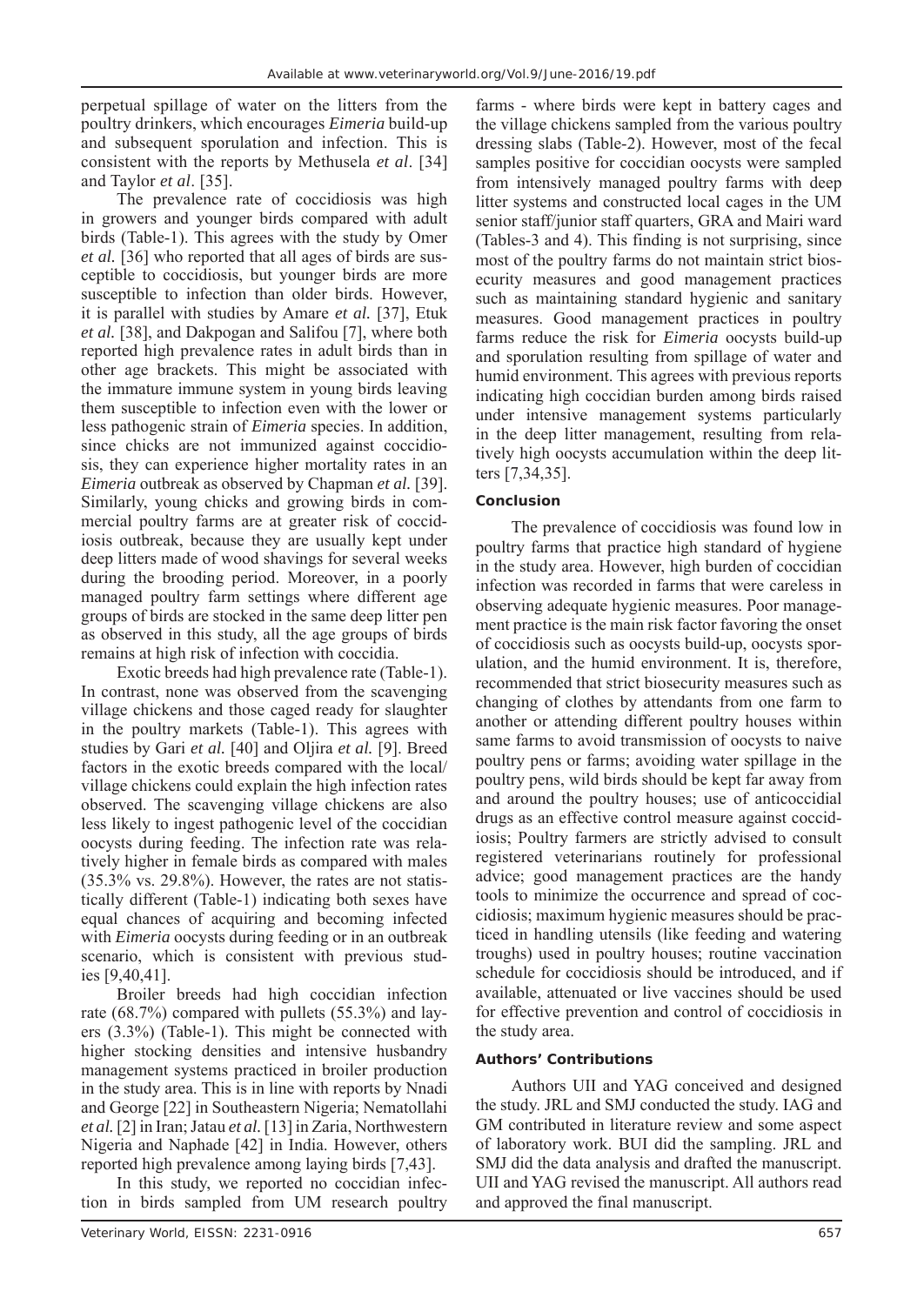#### **Acknowledgments**

The authors are thankful to all the technical staff of the Veterinary Medicine Laboratory, Department of Veterinary Medicine, University of Maiduguri for their technical assistance throughout the course of this research.

### **Competing Interests**

The authors declare that they have no competing interests.

#### **R eferences**

- 1. Zahraddeen, D.I., Butswat, S.R., Sanusi, M. and Adamu, S.A. (2010) Characterization of poultry farming in Nigeria: A case study of Taraba state. *Cont. J. Anim. Vet.*   $Res. 2: 1-8.$
- 2. Nematollahi, A., Gholamali, M. and Reze, F.P. (2009) Prevalence of *Eimeria* species among broiler chicks in Tabriz, Iran. *Munis. Entomol. Zool.,* 4: 53-58.
- 3. Bera, A.K., Bhattacharya, D., Pan, D., Dhara, A., Kumar, S. and Das, S.K. (2010) Evaluation of economic loses due to coccidiosis in poultry industry in India. *Agric. Econ. Res. Rev.,* 23: 91-96.
- 4. Jadhav, B.N., Nikam, S.V., Bhamre, S.N. and Jaid, E.L. (2011) Study of *Eimeria necatrix* in broiler chicken from Aurangabad District of Maharashtra State India. *Int. Multidiscip. Res. J.*, 1(11): 11-12.
- 5. Majaro, O.M. (2001) New house syndrome: Investigation into the possible role of housefly (*Musca domestica*) in the epidemiology of coccidiosis in chickens. *Trop. Vet.*, 19: 237-242.
- 6. Hadipour, M.M., Olyaie, A., Naderi, M., Azad, F. and Nekouie, O. (2011) Prevalence of *Eimeria* species in scavenging native chickens of Shiraz, Iran. *Afr. J. Microbiol. Res.,* 5: 3296-3299.
- 7. Dakpogan, H.B. and Salifou, S. (2013) Coccidiosis prevalence and intensity in litter based high stocking density layer rearing system of Benin. *J. Anim. Plant Sci.,* 17(2): 2522-2526.
- 8. Ahmed, A.A., Olfat, A.M., Aida, A.N.E. and Mohamed, S.A. (2012) Studies on coccidia of Egyptian Balady breed chickens. *Life Sci. J.,* 9(3): 568-576.
- 9. Oljira, D., Melaku, A. and Bogale, B. (2012) Prevalence and risk factors of coccidiosis in poultry farms in and around Ambo Town, Western Ethiopia. *Am. Euras. J. Sci. Res.*, 7(4): 146-149.
- 10. Sharma, S., Iqbal, A., Azmi, S., Mushtag, I., Wani, A.Z. and Ahmad, S. (2015) Prevalence of poultry coccidiosis in Jammu region of Jammu and Kashmir State. *J. Parasit. Dis.*, 39(1): 85-89.
- 11. Mwale, M. and Masika, P. (2011) Point prevalence study of gastro-intestinal parasites in village chickens of Centane district, South Africa. *Afr. J. Agric. Res.,* 6: 2033-2038.
- 12. Musa, I.W., Saidu, L., Jatau, I.D., Adamu, J., Otu, M.O. and Abdu, P.A. (2010) Outbreak of coccidiosis in 5-day old commercial broilers breeder flock in Zaria, Nigeria. *Int. J. Poult. Sci.,* 9: 1112-1115.
- 13. Jatau, I.D., Sulaiman, N.H., Musa, I.W., Lawal, A.I., Okubanjo Isah, O.O. and Magaji, Y. (2012) Prevalence of Coccidia infection and preponderance *Eimeria* species in free range indigenous and intensively managed exotic chickens during hot-wet season, in Zaria, Nigeria. *Asian J. Poult. Sci.,* 6: 79-88.
- 14. Haug, A., Gjevre, A.G., Thebo, P., Mattsson, J.G. and Kaldhusdal, M. (2008) Coccidial infections in commercial broilers: Epidemiological aspects and comparison of *Eimeria* species identification by morphometric and polymerase chain reaction techniques. *Avian Pathol.*, 37: 161-170.
- 15. Allen, P.C. and Fetterer, R.H. (2002) Recent advances in biology and immunology of *Eimeria* species and in diagnosis and control of infection with coccidian parasites of poultry. *Clin. Microbiol. Rev.*, 15: 58-65.
- 16. Nematollahi, A., Moghaddam, G.H. and Niyazpour, F. (2008) Prevalence of *Eimeria* spp among broiler chicks in Tabriz (Northwest of Iran). *Res. J. Poult. Sci.*, 2: 72-74.
- 17. Rehman, T.U., Khan, M.N., Sajid, M.S., Abbas, R.Z., Arshad, M., Iqbal, Z. and Iqbal, A. (2010) Epidemiology of *Eimeria* and associated risk factors in cattle of district Toba Tek Singh, Pakistan. *Parasitol. Res.,* 108: 1171-1177*.*
- 18. Awais, M.M., Akhtar, M., Iqbal, Z., Muhammad, F. and Anwar, M.I. (2012) Seasonal prevalence of coccidiosis in industrial broiler chickens in Faisalabad, Punjab, Pakistan. *Trop. Anim. Health Prod.,* 44: 323-328.
- 19. Shirzad, M.R., Seifi, S., Gheisari, H.R., Hachesoo, B.A., Habibi, H. and Bujmehrani, H. (2011) Prevalence and risk factors for subclinical coccidiosis in broiler chicken farms in Mazandaran province, Iran. *Trop. Anim. Health Prod.*, 43: 1601-1604.
- 20. Ayaz, M., Akhtar, M., Hayat, C.S., Hafeez, M.A. and Haq, A. (2003) Prevalence of coccidiosis in broiler chickens in Faisalabad, Pakistan. *Pak. Vet. J.* 23: 51-52.
- 21. Amer, M.M., Awaad, M.H.H., El-Khateeb, R.M., Abu-Elezz, N.M.T., Sherein-Said, A., Ghetas, M.M. and Kutkat, M.A. (2010) Isolation and identification of *Eimeria*  from field coccidiosis in chickens. *J. Am. Sci.*, 6(10): 1107-1114.
- 22. Nnadi, P.A. and George, S.O. (2010) A cross-sectional survey on parasites of chickens in selected villages in the sub humid zones of South-Eastern Nigeria. *J. Parasitol. Res.*, 141: 1-6.
- 23. Lunden, A., Thebo, P., Gunnarson, S., Hooshmand-Rad, P., Tauson, R. and Uggla A. (2010) *Eimeria* infections in litter-based, high stocking density systems for loose housed laying hens in Sweden. *Br. Poult. Sci.*, 41(4): 440-447.
- 24. Usman, J.G., Gadzama, U.N., Kwaghe, A.V. and Madziga, H.A. (2011) Anticoccidial resistance in poultry: A review. *N. Y. Sci. J.*, 4(8): 102-109.
- 25. Morris, G.M. and Gasser, R.B. (2006) Biotechnological advances in the diagnosis of avian coccidiosis and the analysis of genetic variation in *Eimeria*. *Biotechnol. Adv.,* 24(6): 590-603.
- 26. Lee, B.H., Kim, W.H., Jeong, J., Yoo, J. and Know, Y. (2010) Prevalence and cross immunity of *Eimeria* species on Korean chicken farms. *J. Vet. Med. Sci.*, 72: 985-989.
- 27. Soulsby, E.J. (1982) Helminths, Arthropods and Protozoan's of Domesticated Animals. 7<sup>th</sup> ed. BailliereTindall, London. p630.
- 28. Al-Quraishy, S., Abdel-Baki, A.S. and Dkhil, M.A. (2009) *Eimeria tenella* infection among broiler chicks *Gallus domesticus* in Riyadh city, Saudi Arabia. *J. King Saud Univ. Sci.,* 21: 191-193.
- 29. Conway, D.P. and McKenzie, M.E. (2007) Poultry Coccidiosis Diagnostic and Testing Procedures. 3rd ed. Blackwell Publishing, America. p134-165.
- 30. Thrusfield, M. (2005) Veterinary Epidemiology. 2nd ed. Blackwell Science, UK. p178-187.
- 31. Olanrewaju, C.A. and Agbor, R.Y. (2014) Prevalence of coccidiosis among poultry birds slaughtered at Gwagwalada main market, Abuja, FCT, Nigeria. *Int. J. Eng. Sci.*, 3: 41-45.
- 32. Grema, H.A., Suleiman, A., Rabana, J.L. and Geidam, Y.A. (2014) A six – year (2005-2010) retrospective study of avian coccidiosis diagnosed in Gombe veterinary clinic, Nigeria. *Sokoto J. Vet. Sci.*, 12(2): 8-13.
- 33. Adamu, A.Y., Ahmed, A.B., Abubakar, M.B., and Lawal, M.D. (2009) A retrospective study (2004-2008) of poultry diseases diagnosed in veterinary teaching hospital (V<sup>th</sup>), Usmanu Danfodiyo University Sokoto (Udus) and Sokoto Veterinary Centre (Svc), Sokoto State, Nigeria. *Int. J. Anim. Vet. Adv.*, 1(1): 15-17.
- 34. Methusela, S.K., Tilahun, G., Hafez, H.M. and